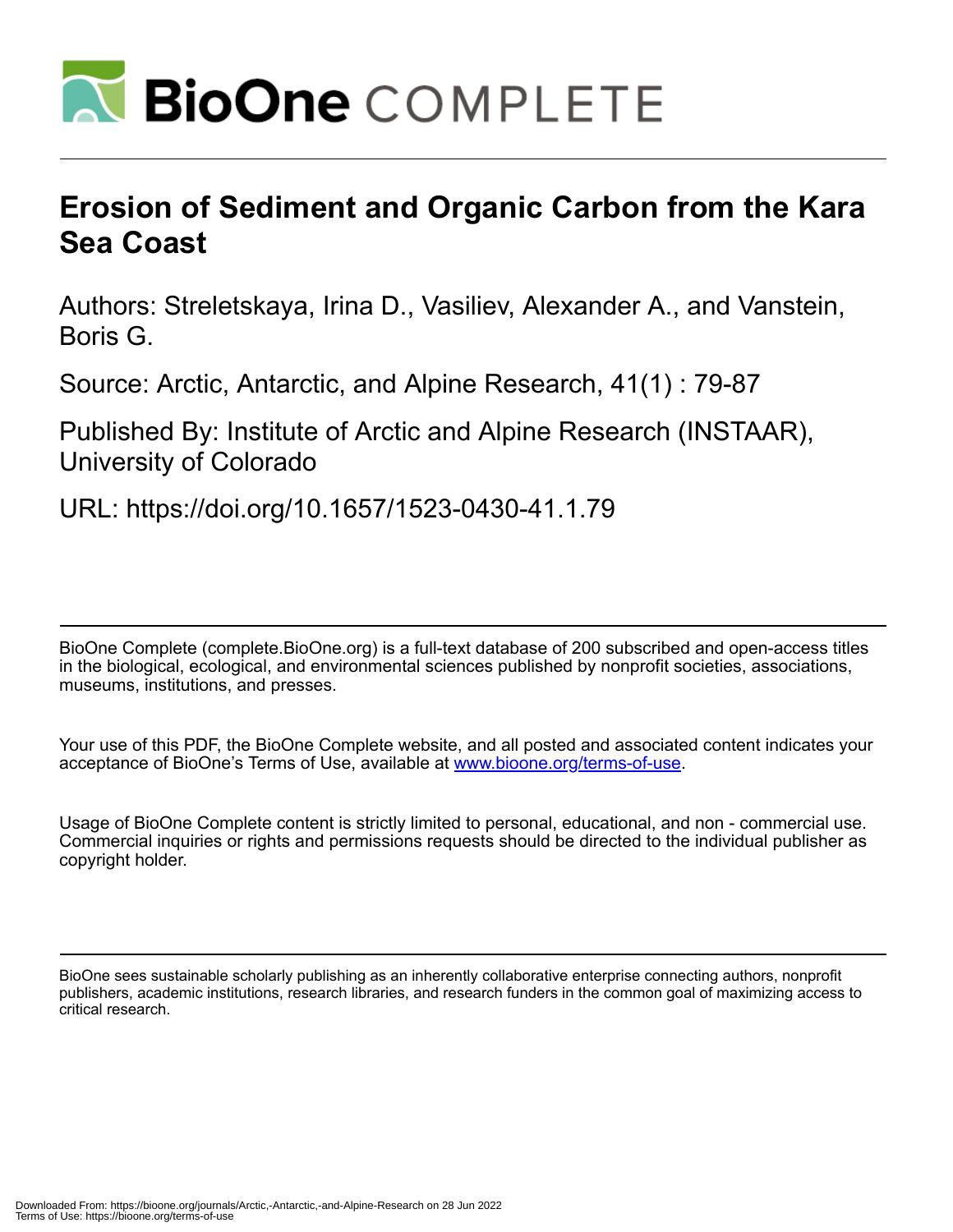# Erosion of Sediment and Organic Carbon from the Kara Sea Coast

Irina D. Streletskaya\* Alexander A. Vasiliev† and Boris G. Vanstein<sup>†</sup>

\*Corresponding author: Department of Geography, Lomonosov Moscow State University, Leninskie gory, GSP–1, Moscow, 119991, Russia irinastrelets@gmail.com {Earth Cryosphere Institute SB RAS, p/b 1230, Tyumen, 625000, Russia al.a.vasiliev@gmail.com {All-Russian Research Institute for Geology and Mineral Resources of the World Ocean (VNIIOceangeologiya), 1 Angliyskiy prospect, St. Petersburg, 190121, Russia vanshbor@mail.ru

#### **Abstract**

We have estimated the erosion of sediment and organic carbon input from the Kara Sea coast based on extensive mapping, geologic and cryolithologic investigations of coastal zone and seafloor sediments, and revision of previously published data. The amount of coastal sediment eroded into the Kara Sea was determined to be approximately 35 million tons. Twenty-seven million tons are attributed to solid material, 7.6 million to thawed ground ice, 0.4 million to organic carbon, and 0.3 million to soluble salts. The estimate of organic carbon input presented herein is 2.5 fold less than previously published elsewhere. The majority of organic carbon in marine clayey deposits was found to be present in an adsorbed form. Its quantity corresponds to the content of clay particles in Pleistocene sediments. Organic carbon content in clay marine sediments remains unchanged during freeze-thaw processes, indicating that this form of carbon is stable unless thermoerosion is taking place.

DOI: 10.1657/1938-4246(08-017)[STRELETSKAYA]2.0.CO;2

## **Introduction**

Estimation of organic carbon budget in the Arctic seas has become an important topic under recent concerns of global warming (Petrova, 2001; Brown and Jorgenson, 2002; Grigoriev and Rachold, 2003; Rachold et al., 2000). Organic carbon from solid sediments is an important source of nutrition for sea biota in coastal zones (Lisitsin, 1994). Romankevich and Vetrov (2001) published a review of organic carbon cycles in the Arctic seas of Russia. Several studies have produced estimated values of organic carbon input from coastal erosion into the Arctic basin (Kosheleva and Yashin, 1999; Stein and Macdonald, 2003). In addition, Kholodov et al. (2003) conducted regional investigations of organic carbon content (OCC) in fine-grained sediments of the Laptev Sea and East Siberian Sea. Previous estimates of organic carbon input due to coastal erosion in the western sector of the Russian Arctic should be treated with caution, as they were based on few sampling locations and therefore provide limited ground truth data for regional estimates. Furthermore, the main sources of OCC data in these studies were obtained from engineeringgeological investigations. Such investigations estimate the total organic matter based on a dry combustion method, in which samples are heated in an oven chamber to  $950^{\circ}$ C (Trofimov et al., 1975). The remaining product (the ash) is considered to be ''true organic content.'' However, this method is known to overestimate organic content, because the extreme temperature may also result in the combustion of mineral soil.

The main goals of this research were to estimate the characteristic changes in coastline position and to calculate the annual mass-balance of sedimentation, including the amount of organic carbon input into the Kara Sea. Using our new field data we evaluate the amount, spatial patterns, form, and stability of organic carbon in Pleistocene and Holocene sediments of the Kara Sea coast.

# Environmental Factors Responsible for Coastal Erosion

#### REGIONAL CLIMATIC CONDITIONS

The Kara Sea is located in the western sector of the Russian Arctic. Pronounced increase in climate severity from west to east is characteristic for the western sector of the Russian Arctic in general and is particularly relevant to the Kara Sea region. Mean annual air temperature decreases from  $-6.8^{\circ}\text{C}$  in Amderma, to  $-8.0^{\circ}$ C in Marresale and to  $-10.9^{\circ}$ C in Gyda (Gydanskiy Poluostrov). The lowest mean annual temperature occurs in the most eastern part of the coast and is around  $-11.2^{\circ}\text{C}$  in Dikson (Northwestern Taymyr).

Analyses of meteorological data from polar stations (Vasiliev, 2005; Vasiliev et al., 2006) have shown that oscillations in air temperature in time have occurred simultaneously in the entire Kara Sea coast region. From the year 1940 until 1970, a general decrease in the mean annual air temperature was observed. However, from 1970 until 1998, an increasing trend in the mean annual air temperature was observed.

The duration of ice free periods is an important climatic parameter, as coastal erosion cannot occur while the sea is covered with ice. However, very few coastal meteorological stations have long-term data on the duration of ice-free periods. One of the longest records available is from the Marresale Polar Station, which has been monitoring ice conditions since 1942. The average duration of an ice-free period is approximately 70 days. The longest recorded ice-free period is 126 days and occurred in 1942 and 1995. The shortest ice-free period was observed in 1978, when ice did not melt completely until the end of the summer (Vasiliev et al., 2006). The duration of ice-free periods is highly correlated with air temperature oscillations. As mean annual temperatures decreased between 1940 and 1970, a decrease in duration of the ice-free period was observed. Likewise, as mean annual temper-

E 2009 Regents of the University of Colorado I. D. STRELETSKAYA ET AL. / 79 1523-0430/09 \$7.00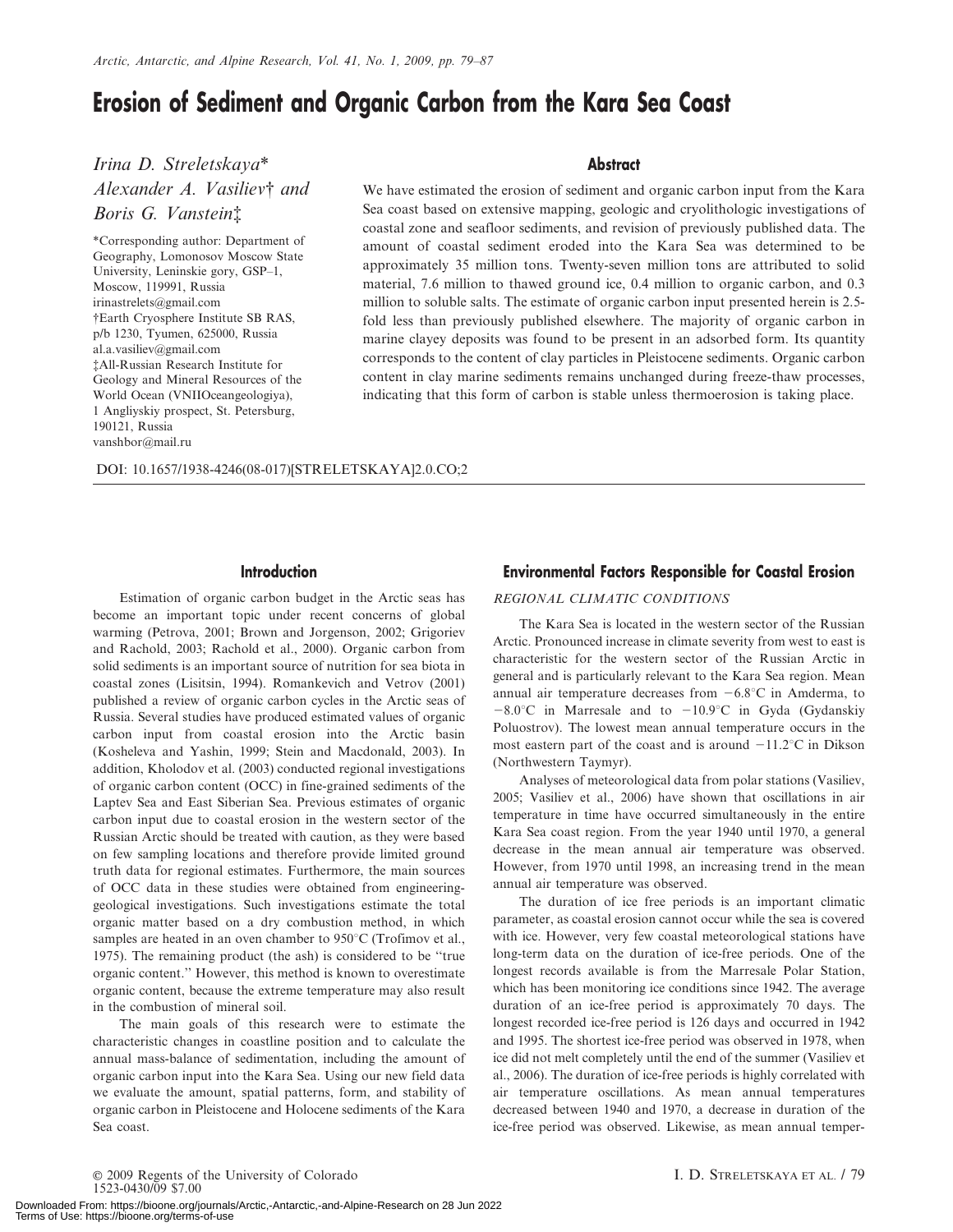atures began to increase from 1970 until 1998, a general increase in duration of ice-free periods was observed.

The thermoabrasive coasts of Kara Sea are frozen for the majority of the year. Intensive erosion occurs only during the warm season, when sea ice is far away from the shore. In addition to temperature, there are other factors responsible for the destruction of sea ice; wind speed and waves are the primary factors. It has been speculated that the erosion of coasts occurs mainly under conditions of storm waves in combination with fetches. However, quantitative estimations of the storms' role in erosive processes of the Kara Sea coasts are not available. Analysis of meteorological data for the period 1996–2004 has shown that there are two maximums in the distribution of the wind speed. One is in a range from 2 to 5 m s<sup>-1</sup> and the other is from 5 to 10 m s<sup>-1</sup>. In general, their reiterations are very close to each other. Occurrence of wind with a speed of more than 10 m  $s^{-1}$  (storm winds) was found to be less than 5% of total distribution, with an exception of 1998, when it had reached 18% (Vasiliev et al., 2006).

In fact, after big storms wave-cut niches can be seen everywhere and large blocks of frozen ground can be expected to fall into the sea. Monitoring data show that the majority of waves have a height of 0.5 m and their effect on coastal erosion is relatively high. The occurrence of waves with a speed less than 10 m s<sup>-1</sup> reaches up to  $60-65\%$ .

#### GEOLOGICAL AND GEOMORPHOLOGICAL CONDITIONS

The coasts east of Baydaratskaya Guba, Poluostrov Yamal, Gydanskiy Poluostrov, Tazovskiy Poluostrov, and the Northwestern Taymyr are mainly represented by Pleistocene and Holocene sandy-clay sediments of marine genesis. They are characterized by preserved saline content. The sediments of continental genesis are rare and can be found only in the upper parts of the coastal profiles where they play a secondary role. Relief of the coastal zone is represented by eroded surfaces of ancient marine and lacustrinemarine terraces up to 50–80 m high, and by contemporary deltas and laidas up to 0.5–3.5 m a.s.l. Some terraces are composed of bedrocks with bases composed of parent material.

During the Pleistocene, periods of warming alternated with periods of cooling. Large ice sheets in the Arctic were developing and degrading (Svendsen et al., 1999; Forman et al., 1999). Sea transgressions were penetrating far inland. This is supported by the observation of wide distribution of a thick layer of marine Pleistocene sediments (Lazukov, 1972; Danilov, 1978a, 1978b). Sea regressions were drying the continental shelf (Stein et al., 2002), which became exposed to severe cold conditions causing it to freeze to a great depth. The ground ice (particularly, massive tabular ground ice) of different geneses were formed (Dubikov, 2002; Shpolyanskaya et al., 2002). The last sea level rise created conditions for almost complete permafrost degradation of the shelf. Only in coastal zones was permafrost preserved. The modern shape of the Kara Sea coastal line was formed only around 5000– 6000 years ago (Biryukov and Sovershaev, 1998). The genesis and lithological composition of Quaternary sediments, as well as the age of main geomorphological coastal levels, are well known for the region. In this paper we adapted stratigraphic schemes developed by Baulin et al. (1967), Lazukov (1972), Danilov (1978b), Forman et al. (1999), and Dubikov (2002).

#### PERMAFROST CONDITIONS

The contemporary coastal zone of the Kara Sea is underlined by continuous low-temperature permafrost. Mean annual ground



FIGURE 1. Black circles—location of the study sites: 1 to 14 coastal dynamics monitoring sites (more details in Table 1). Black triangles and block letters—locations of the exposures where samples for organic carbon content were collected. SHP—Point Shpindlera, DU—Dudinka, KY—Krasniy Yar, SH—Shaytansky, SK—Sopochnaya Karga, D—Dikson, K—Krestyanka, MS—Marresale, KS—Kara Sea (more details in Table 2). Black dotted lines—cross sections in Kara Sea where Kara Sea bottom sediments were sampled. Latitude  $70^{\circ}00' - 72^{\circ}00'N$ , longitude  $60^{\circ}00' - 66^{\circ}00'E$ .

temperature varies from  $-2.0$  to  $-10^{\circ}$ C and permafrost thickness varies from 100 to 300 m or more. Ground ice is absent in parent bedrocks. The amount of ice inclusions in sand, silt, and clay from sea coast sediments depends on the sedimentation environment and cryogenic conditions. In marine sediments, which were exposed to freezing following the drop in sea level (so-called ''epigenetic type''), the total ground ice content varies in a wide range from 20 to 40% (Kanevskiy et al., 2005).

Sandy-clay sediments of alluvial, deluvial, and lacustrine genesis, which were freezing simultaneously with sedimentation (''syngenetic type''), form the upper parts of the ancient terraces and contemporary accumulative levels. Total ice content in such sediments is higher than in the underlying epigenetic section and can reach up to 60% and more. Sections with very high ice content, referred to in literature as ''ice complex,'' contain syncryogenic ice wedges up to 5 m thick.

Tabular ground ice is found in coastal exposures of the Kara Sea at different levels. Spatial distribution of tabular ice bodies is very uneven. They are characterized by different inclinations relative to the parent material. Thickness of the ice varies from several meters up to 50 m; its length varies from 10 m up to several kilometers (Streletskaya et al., 2003). The majority of geological sections with tabular ground ice is confined to the areas of Pleistocene marine transgressions, characteristic of prolonged marine and glacial-marine sedimentation (Poluostrov Yamal, Gydanskiy Poluostrov, and the Northwestern Taymyr) (Shpolanskaya and Streletskaya, 2004). Role of ground ice in sediments exposed to coastal erosion in Arctic is still under discussion (Hequette and Barnes, 1990).

### **Methods**

#### FIELD PROCEDURES

The Kara sea thermoabrasive coasts and seafloor sediments were under complex investigation (Fig. 1). Lithological composi-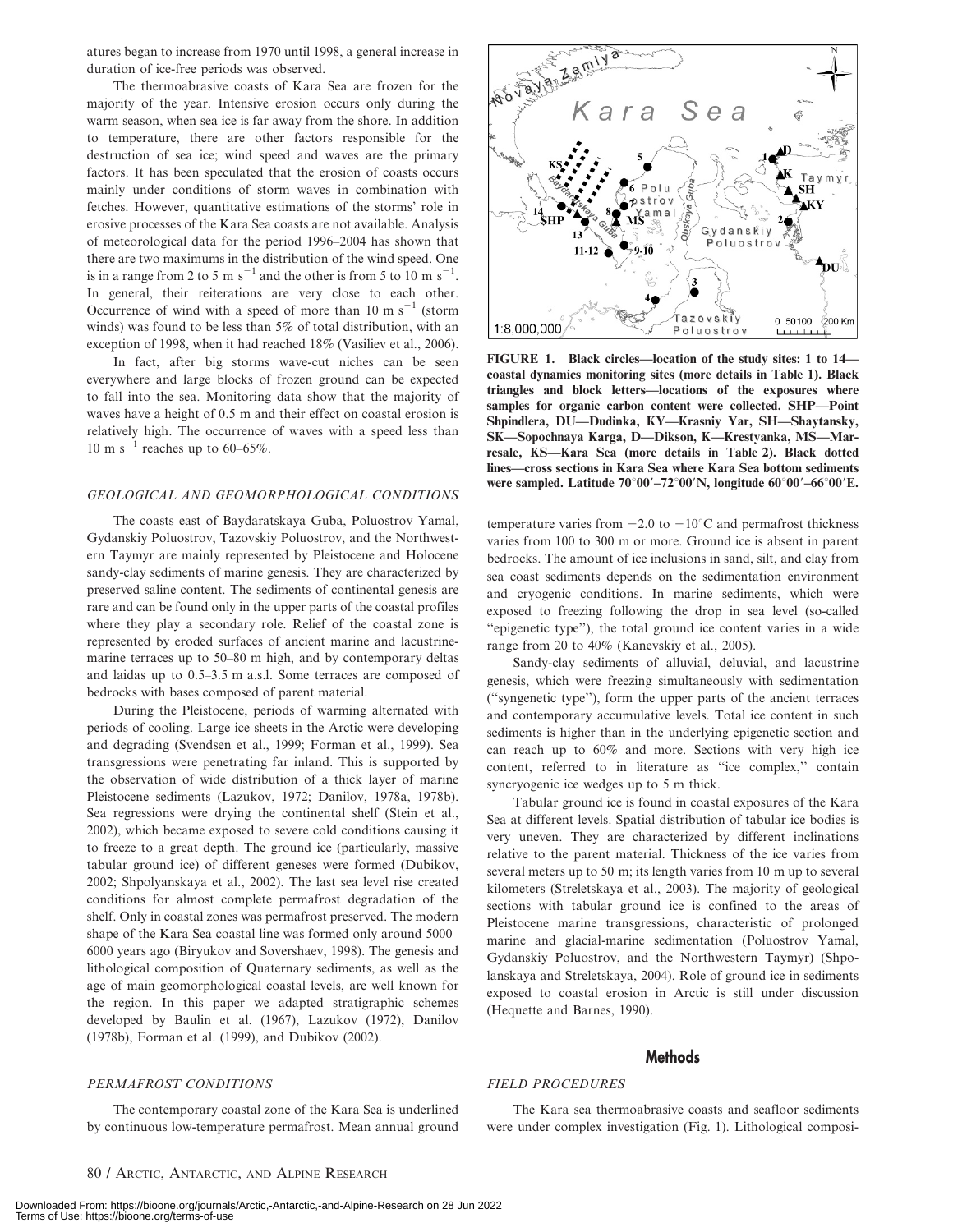#### TABLE 1

Characteristic retreat rates of the Kara Sea coasts averaged for the last 40 years (after Vasiliev et al., 2006). Nos. 1–14: coastal dynamics monitoring site numbers in Figure 1 (black circles).

|                       |                                                 | Height of coastal       |                                                |      |      | Coast Retreat Rate (m $yr^{-1}$ ) |                                     |
|-----------------------|-------------------------------------------------|-------------------------|------------------------------------------------|------|------|-----------------------------------|-------------------------------------|
| $_{\#}$               | Location                                        | exposures<br>(m a.s.l.) | Lithology                                      | Max. | Min. | Average                           | Sources                             |
|                       | Northwestern Taymyr                             | $10 - 40$               | Clay and sand underlying by<br>parent bedrocks | 0.4  | 0.2  |                                   | Romanenko (1998)                    |
| $\mathbf{2}^{\prime}$ | Gydanskiy Poluostrov                            | $20 - 40$               | Clay with layers of sand                       | 0.4  | 0.2  |                                   | Author research results             |
| 3                     | Tazovskiy Poluostrov                            | $10 - 30$               | Clay with layers of sand                       |      |      | 0.7                               | Author research results             |
| 4                     | Obskaya Guba, Saleta                            | $8 - 10$                | Sand                                           | 0.7  |      | 0.33                              | Medkova (2002)                      |
| 5                     | Northwestern Poluostrov Yamal                   | 8                       | Sand with layers of clay                       |      |      | 0.8                               | Voskresenskii and Sovershaev (1998) |
| 6                     | Western Poluostrov Yamal                        | $10 - 25$               | Clay with layers of sand, sand                 | 4.5  | 0.4  |                                   | Solomatin (1992)                    |
|                       |                                                 |                         |                                                | 2.0  |      |                                   | Kamalov et al. (2002)               |
|                       |                                                 |                         |                                                | 3.0  | 0.5  | 1.4                               | Author research results             |
|                       | Western Poluostrov Yamal                        | 40                      | Sand                                           | 1.0  | 0.5  |                                   | Voskresenskii and Sovershaev (1998) |
| 8                     | Western Poluostrov Yamal, Marresale             | $10 - 30$               | Clay, loam, sand                               |      |      | 1.8                               | Troitskii and Kulakov (1976)        |
|                       |                                                 |                         |                                                |      |      | 2.5                               | Firsov et al. (2002)                |
|                       |                                                 |                         |                                                | 1.9  | 1.0  |                                   | Kritsuk and Dubrovin (2000)         |
|                       |                                                 |                         |                                                | 1.8  | 1.0  | 1.4                               | Shur et al. (1984)                  |
|                       |                                                 |                         |                                                | 3.3  | 0.5  | 1.7                               | Vasiliev et al. (2001)              |
| 9                     | Baydaratskaya Guba, southeastern coast          | $10 - 25$               | Sand underlying by loam                        | 0.9  | 0.05 | $0.4 - 0.5$                       | Dubikov (1997)                      |
| 10                    | Baydaratskaya Guba, southeastern coast          | $6 - 10$                | Sand, peat                                     | 0.7  | 0.3  |                                   | Dubikov (1997)                      |
| 11                    | Baydaratskaya Guba, southwestern coast          | $5 - 17$                | Sand with layers of loam and<br>sandy loam     | 3.5  | 1.0  | 1.7                               | Dubikov (1997)                      |
| 12                    | Baydaratskaya Guba, southwestern coast          | $2 - 3$                 | Sand, sandy loam                               | 0.6  | 0.2  | 0.4                               | Dubikov (1997)                      |
| 13                    | Baydaratskaya Guba, western coast,<br>Novyy Dom | $30 - 50$               | Clay, sand                                     | 2.0  | 0.9  | 1.2                               | Kizyakov and Perednya (2003)        |
| 14                    | Baydaratskaya Guba, western coast,<br>Amderma   | $10 - 20$               | Clay                                           |      |      | 1.1                               | Kizyakov (2005)                     |

tion of the deposits and the contents of salts, ice, and organic carbon were studied in the collected samples. The age and genesis of sediments were also analyzed.

Geological profiles in Kharasavei, Marresale (Western Poluostrov Yamal), Shpindlera (western coast of Baydaratskaya Guba), and Sopochnaya Karga (West Taymyr) were chosen to be representative of thermoabrasive coasts of western and eastern sector of the Kara Sea, respectively. Starting from 1978, the field work at the selected key sites was aimed at a detailed study of their geological and geocryological structure. Lithological composition of the deposits and the contents of salts, ice, and organic carbon were studied in the collected samples.

Observational sections with benchmarks were installed at the key sites perpendicular to the coastline. The distance between sections varied from 20 to 50 m. The length of the shores with installed observational sections varied from 1 to 4.5 km at different key sites.

Measurements of the exact position of the upper edge of shore cliffs have been performed every year, at the end of the warm season. As coastal geosystems are generally balanced, the retreat rate of cliff edges approximately corresponds to the coastal retreat rate.

Starting from 2001, highly precise geodetic measurements of the relief of terrestrial parts of the key sites have been performed with the use of an electronic tachymeter (DTM-350; error of measurements  $\leq 0.1$  m). The positions of the shoreline (with due account for tidal cycles) and the upper edge and foot of the cliff have been determined with the use of GPS technique (GeoExplorer 3). In addition to our field data, a large amount of previously published data on costal erosion was analyzed (Table 1).

Samples for OCC were taken from more than 30 representative coastal exposures of Pleistocene and Holocene sediments with an elevation ranging from 1 to 80 m a.s.l. Twelve samples were obtained from Middle Pleistocene marine and glacial-marine clay sediments in the western coast of Baydaratskaya Guba (Shpindlera). Seventy-four samples were obtained from the thermoabrasive coasts with a height of 12–40 m composed of marine and alluvial Late Pleistocene (m  $III^{1-3}$ ; a  $III^4$ -IV) and Holocene (m, am IV) sediments in Western Poluostrov Yamal, Marresale. Seventy-four samples were collected in Northwestern and West Taymyr coasts from thermoabrasive coasts with a height of 12–80 m composed of marine, glacial-marine, lacustrine, alluvial, and deluvial sediments of Pleistocene and Holocene age: m III<sup>1–3</sup>; l III<sup>3–4</sup> ; d, a III<sup>4</sup>–IV (Dudinka, Krasniy Yar, Shaytansky, Sopochnaya Karga, Dikson, Krestyanka).

Seafloor sediments were extensively mapped and sampled in the region  $70^{\circ}00' - 72^{\circ}00'$  N/60°00' - 66°00' E (Fig. 1). Seafloor sediments were sampled for mineralogical analysis from depths of 13 to 213 m by 43 gravity corers in the region. About 125 samples were taken at depths from 0.0 to 3.0 m from the bottom surface. OCC was estimated in 96 samples.

#### ESTIMATION OF SEDIMENT MASS BALANCE

The entire coastline of the Kara Sea was subdivided into homogeneous segments using Arctic Coasts of Russia GIS database and field observations. The length, average height, and retreat rate of each segment was calculated for further calculation of the annual volume of material coming to the sea.

Balance of the sediment (BS) input for each coastal segment of the Kara Sea was calculated by following:

$$
BS = L \times H \times R \times BD \text{ (millions of tons yr}^{-1}\text{)}, \qquad (1)
$$

where  $L =$  length of coastal segment (m),  $H =$  average height of coast (m),  $R =$  retreat rate in the (m yr<sup>-1</sup>), and BD = bulk density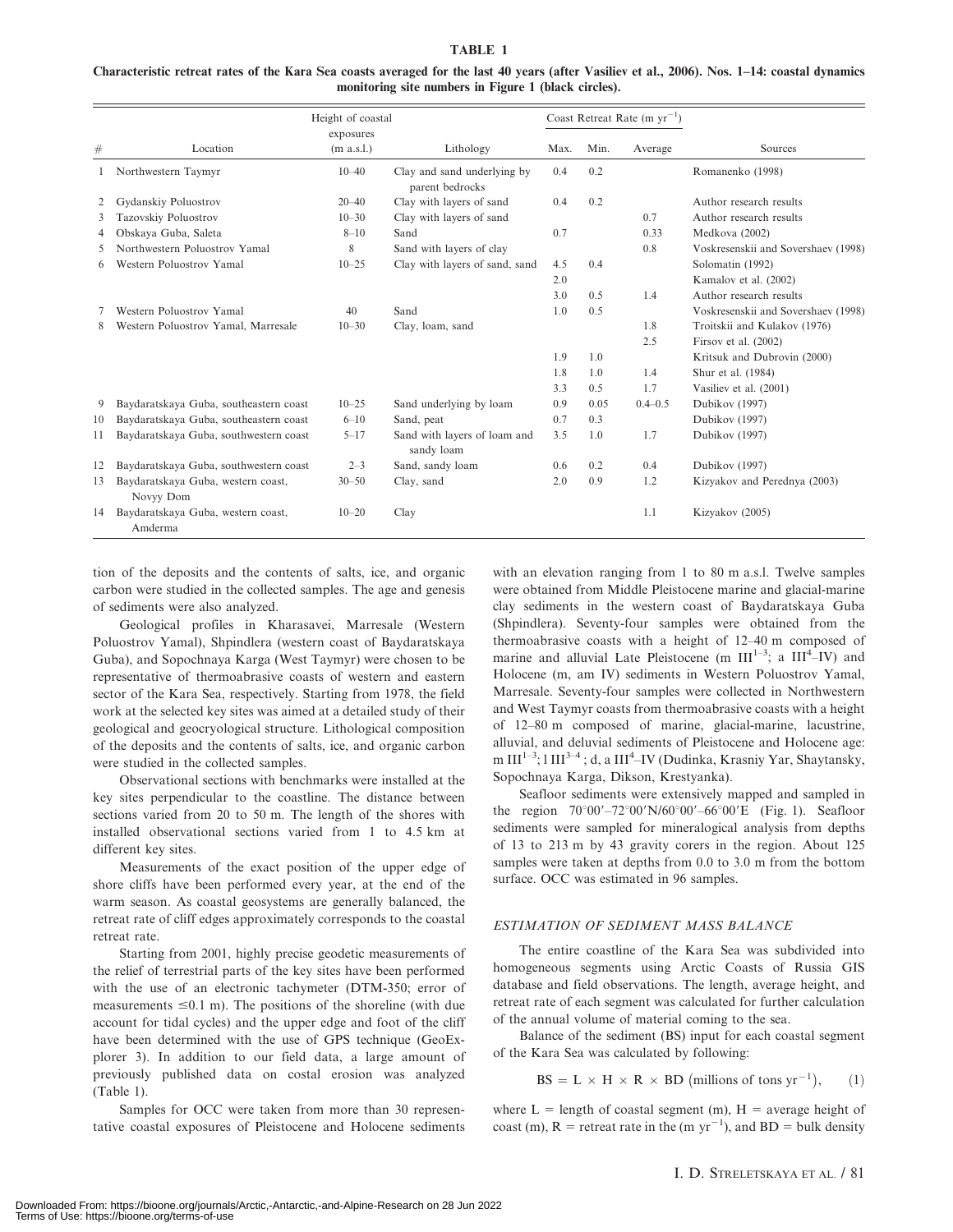$(\text{kg m}^{-3})$ . For computational purposes it was assumed that density of frozen clay is 1900 kg m<sup>-3</sup>, and sand is 1700 kg m<sup>-3</sup>.

#### ANALYSIS OF ORGANIC CARBON CONTENT

Analysis of OCC in 226 collected samples was conducted by Department of Lithology and Geochemistry of All-Russian Research Institute for Geology and Mineral Resources of the World Ocean (VNIIOceangeologiya) in St. Petersburg, Russia. The determination of OCC was performed according to methodology proposed by Knop (Russia) and is based on ''wet combustion.'' The wet combustion method is based on carbon oxidation under the heating by dichromate solution with sulfuric acid:

$$
2CrO3 + 3H2SO4 + 3C = 3CO2 + Cr2(SO4)3 + 3H2 (2)
$$

Carbon dioxide generated due to organic carbon separation is collected and weighed. Determination occurs by means of a regular device designed to test  $CO<sub>2</sub>$  content. Analysis is conducted in two stages. The first stage eliminates carbonaceous carbon. During the second stage,  $CO<sub>2</sub>$  from the organic component is released by a reaction with oxidant (chromic anhydride) and weighed (Danyushevskaya, 1990).

Collected field and previously published data (Streletskaya et al., 2008) was used to estimate an average amount of organic carbon for each coastal segment (CS) stored in sediments of different genesis, age and cryogenic history as follows:

$$
CS = average OCC \, (^{\circ\!}_{\circ} \text{ weight}) \times BS \tag{3}
$$

Based on the ice content and dissolved salts data, the portion of melted ice in the total volume of thawed material and amount of salts were also estimated for every coastal segment.

Results of mapping surveys of the coastal lines, complex investigation of texture, ice content, soluble salts composition, OCC in coastal sediments, and data on retreat rates allowed us to estimate the mass-balance of material coming to the Kara Sea due to coastal erosion. Total balance of annual volume of material including organic carbon stocks coming to the sea was calculated as a sum of the balances of every coastal segment.

#### Results and Discussion

#### COASTAL GEOLOGY, GEOMORPHOLOGY, AND CRYOSTRATIGRAPHY

A series of coastal exposures on the Kara Sea was investigated during field seasons between 2004 and 2007. Most of the sites were subject to extensive sampling for organic carbon content.

The key study area Marresale is located on third and second marine terraces, with coastal steeps up to 20–30 m in height and periodically flooded lowlands. Modern syncryogenic alluvialmarine sediments (amIV) are formed in the mouth of the Marre-Yakha River, and littoral sediments (mIV) are formed in low periodically flooded laidas around 20 km south from Marresale Polar Station. Two complexes of Pleistocene deposits were determined in the coastal exposures near Marresale. The upper part of the profile is represented by syn- and epigenetic continental Late Pleistocene and Holocene sand and loamy-sand deposits  $(III<sup>4</sup>–IV)$  of alluvial, bog, lacustrine, and eolian genesis. Ice wedges of 4–6 m thickness are common. The lower complex is represented by epicryogenic Late Pleistocene marine saline clays and loams

with deformed lenses of sand ( $mIII^{1-3}$ ). Lenses of tabular ground ice from 2 to 6 m thick were documented (Streletskaya et al., 2006a). The cryogenic features and geochemical composition of the sediments revealed that the epicryogenic marine sediments in some areas had partially thawed under thermokarst lake development and refroze again after the drainage of the lakes. The ice structure does not inherit sedimentation cleavage, and marine deposits are desalinated; however, the composition of soluble salt ions is characteristic of marine type sedimentation (Kanevskiy et al., 2005). The processes of soil and peat formation are typical for low accumulative surfaces. On surfaces periodically flooded by tides and waves, organic carbon accumulates in a detritus form.

Two complexes of Pleistocene deposits were determined to exist in the coastal exposures near Sopochnaya Karga (West Taymyr). The upper part of the profiles (5–6 m depth) is syncryogenic and consists primarily of loamy sand. Loamy sand has high organic and high ice content, including ice wedges. Its belt-shape cryogenic texture, high (up to 70%) ice content, and presence of massive syngenetic ice wedges permits the classification of this part of the profile as an ice complex (ds, a  $III<sup>4</sup>–IV$ ), which was formed in continental conditions. The lower part of the profile is represented by epicryogenic clayey marine sediments  $(mIII<sup>1-3</sup>)$ . Granulometric composition of the sediments is characteristic of aquatic sedimentation environments, in which particle precipitation occurs below the level of wave sorting. Clay sediments are saline (up to 0.5%) and diagnosed as marine.

#### COASTAL DYNAMICS

The total length of the Kara Sea coast is around 15,000 km according to the Arctic Coasts of Russia GIS database, which was developed under the umbrella of the Arctic Coastal Dynamic (ACD) project (Drozdov and Korostelev, 2003; Rachold et al., 2005). Most of the coastline is represented by low contemporary accumulative coasts (laidas) and parent bedrocks.

The total length of thermoabrasive coasts on Holocene– Pleistocene sediments with high ice content is around 2600 km. Although thermoabrasive coasts comprise only 17% of the entire Kara Sea coastline, their erosion is one of the major contributors of solid sedimentation, including organic carbon, to the Kara Sea basin.

Monitoring data on coastal dynamics from Marresale allows the establishment of a quantitative relationship between energy from sea waves and coastal erosion rates. These data show that the portion of storms in the total energy of sea waves is relatively low and usually is less than 10%. An exception occurred in 1995, when the portion of energy created by storm waves reached up to 20% (Vasiliev et al., 2001; Vasiliev, 2003, 2005).

The leading erosive factor of the Kara Sea coasts composed of sandy-clay sediments with a relatively small ice content is waves with height less than 1 m. Continuous impact of these waves on offshore slopes and cliff bases initiates a disturbance in an equilibrium coastal profile and develops destructive processes in the shore zone, which ultimately leads to coastal retreat. During warm seasons retreat rates of upper coastal edge and cliff can differ, but this difference becomes negligible in a long-term range. Therefore, ice content plays an important role in coastal retreat rate (Vasiliev et al., 2006). Thermodenudation can reach up to  $0.4$  m yr<sup>-1</sup> if wave influence is eliminated. The average annual total coastal retreat was found to be  $1.7 \text{ m yr}^{-1}$ , so input of thermodenudation is less than 25%. Thermodenudation plays a more significant role in the erosion of coasts with higher ice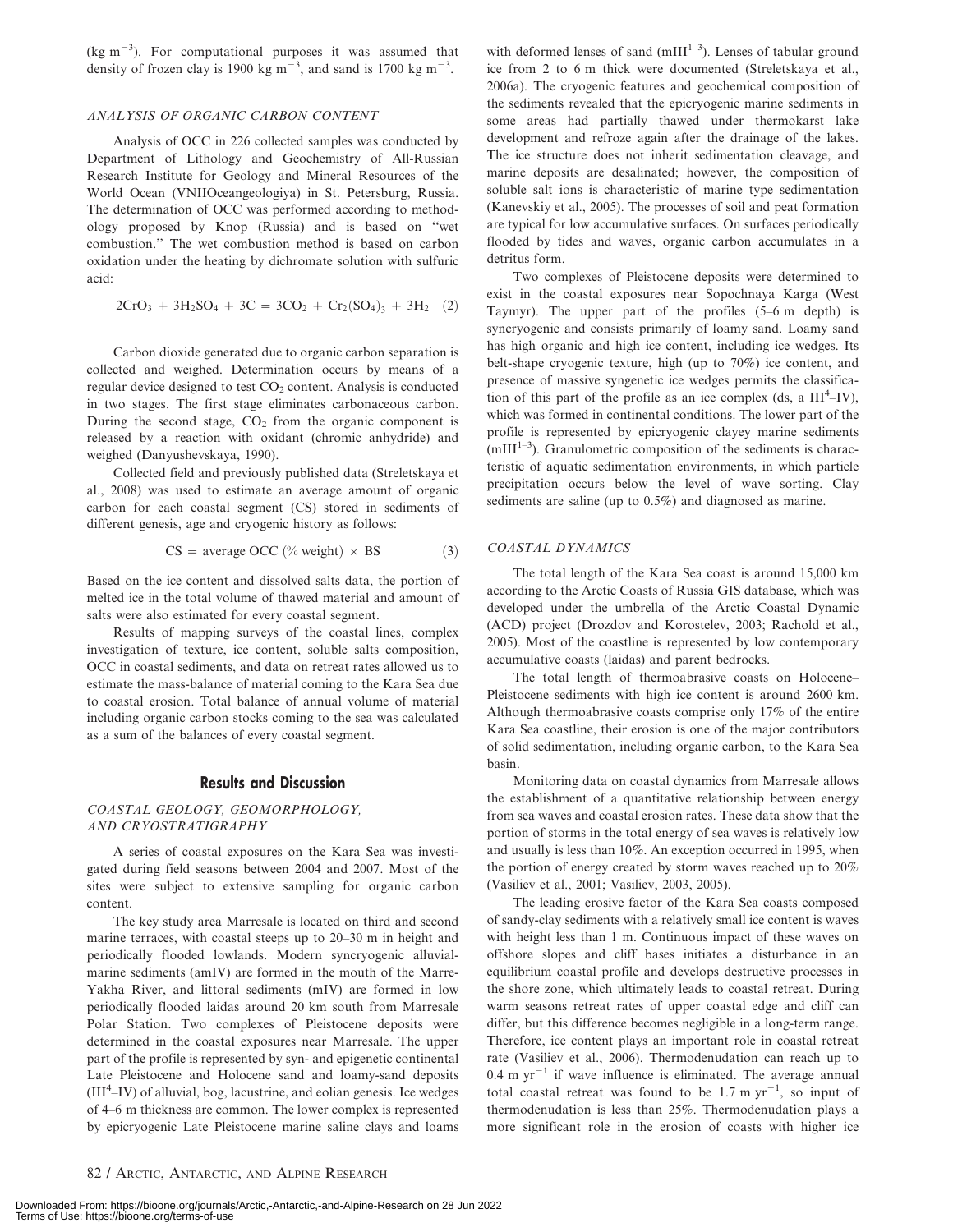content, being the main contributor to the retreat of the coasts represented by ice complex. Location of all sites where data are available is presented in Figure 1. Summary statistics on coastal retreat is presented in Table 1.

Analysis of the data shows that different researchers present varying results of coastal retreat measurements for the same areas. This can be explained by high spatial and temporal variability of coastal erosion in regions underlain by permafrost. Differences in methodology create another source of error, resulting in substantial differences in measurements from the same areas (Shur et al., 1984; Vasiliev, 2003). However, the amount of available data does allow for an estimation of retreat rates for characteristic coastal types. These rates are found to range from 0.8 to 2.0 m  $yr^{-1}$  for Kara Sea coasts. Coasts of the narrow gulfs such as Obskaya Guba have a retreat rate from 0.2 to 0.7 m  $yr^{-1}$ .

A special investigation was performed to evaluate the role of ground ice in sediments exposed to coastal erosion near Marresale during the year 2002. The study included investigation of the ice content in coastal sediments and parallel monitoring of the coastal retreat rate. Results showed that an increase in ice content from 25 to 45% correlated to increased total retreat rate of the upper coastal edge by a factor of 2 for the period between 1978 and 2002.

#### MINERALOGY OF COASTAL AND SEAFLOOR SEDIMENTS

Marine Pleistocene sediments of West Siberia and modern marine sediments of the Kara Sea have similar mineralogical associations, confirming a consistent supply of mineralogical sources during the entire Pleistocene period.

Dominant clayey minerals of polar seas are composed of hydromica and montmorillonite with a small amount of chlorite and kaolin (Danilov, 1978a). Kaolin is present in regions located in close proximity to the sedimentation sources, while montmorillonite is dominant in remote regions (Lapina and Belov, 1960). According to Lapina (1964), the dominant minerals in Arctic Ocean marine sediment fractions of less than 0.001 mm are hydromica of the illite type, rarer hydromuscovite, hydrobiotite, fine quartz with traces of beidellite, tiff, dolomite, and organic detritus. Our data and previously published materials (Baulin et al., 1967; Danilov, 1978b; Dubikov, 2002; Trofimov et al., 1975) show that clay content (particles size of  $< 0.005$  mm) in Middle Pleistocene marine sediments is more than 45%. Clay content in Late Pleistocene marine sediments is less than 30% (Streletskaya et al., 2006b).

Results of the mineralogical analysis of samples of Kara Sea bottom Holocene sediments show that clay particle content ranges from 40 to 73%, with a mean value of 51%.

The upper layer of bottom sediments of the Kara Sea is characterized by oxidized brownish silt and clay with some sand. Amount of sand in the sediments increases approaching the shore. Underlying reduced deposits have grayish, green, and olive color with black areas of hydrotroilite and orange areas of iron hydrates. Aleuric clays and pelite silts dominate the sediment clays.

#### VARIATION OF ORGANIC CARBON CONTENT IN COASTAL AND SEAFLOOR SEDIMENTS

As a rule, OCC in marine sands is less than in marine clay sediments of the coast and seafloor. For sands, rare inclusions of organic carbon in the form of thin layers of peat slime and organic detritus are typical. Such inclusions are very rare in marine clay sediments. At the same time, laboratory analyses show relatively



FIGURE 2. Vertical distribution of OCC in sandy-clay Middle and Late Pleistocene sediments of the Kara Sea coast. 1 to 3— Marresale location, 1—exposure 7/03, 2—exposure 2/03, 3 exposure 3/03, 4—Krasniy Yar location.

high OCC in marine clay sediments (0.6–1.0%). Organic carbon is stored in these sediments in a different form. The amount of organic carbon stored increases with the number of clay particles (diameter size of  $< 0.005$  mm) present in sediments. This allows the assumption that organic carbon in clay sediments is stored in a scattered form, meaning that the particles are not visible, unlike detritus and peat remains. If this assumption is true, then OCC depends on the surface area of particles per volume, its initial concentration in sea water at the moment of sedimentation, and pH. Therefore, further analysis was focused on clay particle content as a marker of high concentration of organic carbon in marine sediments.

If OCC in clay marine sediments is presented in scattered form, it is expected that this form is relatively stable to changes of environment after sedimentation, and by extension, to processes of freezing and thawing. It was expected that maximum changes of organic carbon content due to freeze-thaw processes would be found in the upper sections of profiles. However, neither Middle Pleistocene (Krasniy Yar), nor Late Pleistocene (Marresale) clay sediments display such OCC changes with depth (Fig. 2). Moreover, OCC in sediments which have experienced freezing and thawing does not change compared to epicryogenic-bearing strata. This supports our assumption that the scattered form of organic carbon in clay marine sediments is stable.

Analysis of OCC from contemporary bottom sea sediments has shown that it ranges from 0.1 to 1.37%, with a mean of 0.92%.The upper section (0.0–0.2 m) has OCC ranging from 0.1 to 1.37%, with a mean value of 0.98%. Wide distribution of OCC values is determined by the presence of a sandy fraction in the upper part of the profile. Below, down to a depth of 0.7 m, the OCC decreases to 0.86%, and nears 0.93% at depths of 2.1–3.0 m. Summary statistics of OCC in Pleistocene deposits from the Kara Sea coast and seafloor are presented in Table 2.

In wide river deltas, organic carbon accumulates due to soil formation processes, presence of river vegetation, and peat accumulation. Organic carbon in alluvial-marine deposits is mostly present as organic detritus and the product of soil formation. Its content decreases with depth. For instance, at Marresale the OCC in surface sediments is more than 2.5%, while only 0.5% at a 2.0 m depth.

Conditions of organic carbon accumulation and transformation on surfaces periodically flooded by tides and waves have not yet been fully investigated. Analyses of a few samples show that, in sandy deposits of periodically flooded lowland surfaces, OCC is less than 0.1%. In sandy loam profiles some layers are enriched by organic detritus and peat slime. Here, oxidation and decomposi-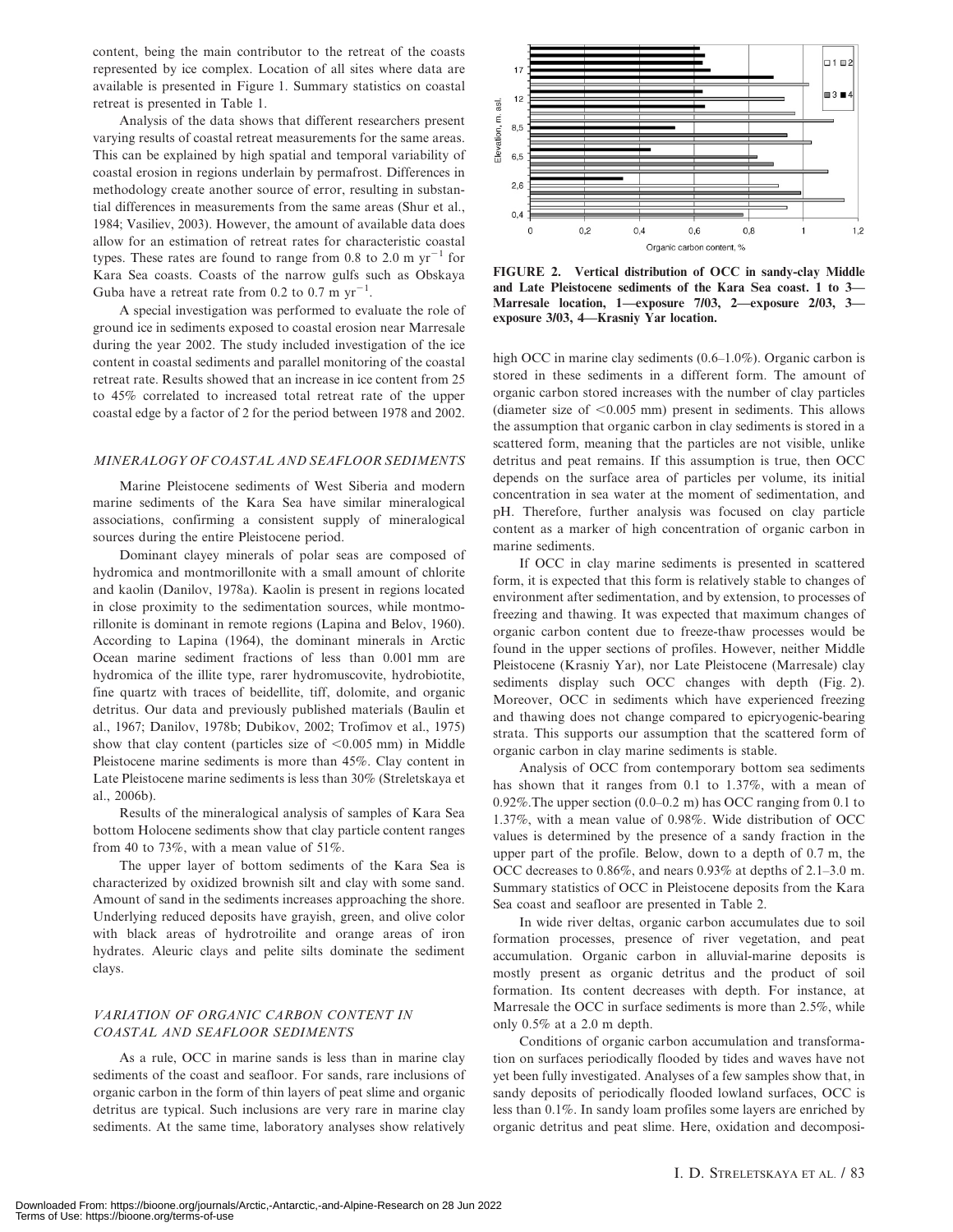TABLE 2 Organic carbon content (OCC, %) in coastal and Holocene sea bottom sediments.

| Location of exposures (black triangles and letters) and cross | Age and genesis        |                  |                     | Total no. of |
|---------------------------------------------------------------|------------------------|------------------|---------------------|--------------|
| sections in Kara Sea (dotted line) in Figure 1                | sediments <sup>7</sup> | Lithology        | Average OCC $(\% )$ | samples      |
| Shpindlera (SHP)                                              | m, gm $II^{2-4}$       | Clay             | 0.7                 | 12           |
| Dudinka (DU), Krasniy Yar (KY), Shaytansky(SH)                | m, gm $II^{2-4}$       | Clay             | 0.6                 | 23           |
| Marresale (MS)                                                | m $III^{1-3}$          | Loam, clay       | 1.0                 | 62           |
| Sopochnaya Karga (SK)                                         | m $III^{1-3}$          | Loam, clay       | 0.9                 | 14           |
| Sopochnaya Karga (SK)                                         | $1 \text{ HI}^{3-4}$   | Clay             | $0.7 - 1.5$         |              |
| Sopochnaya Karga (SK) Dikson (D), Krestyanka (K)              | d, a $III4-IV$         | Silt             | 1.2                 | 14           |
| Marresale (MS)                                                | a $III4-IV$            | Sand             | $0.25 - 0.35$       | 6            |
| Marresale (MS)                                                | am IV                  | Sandy loam, sand | $0.5 - 2.5$         | 4            |
| Marresale (MS)                                                | m IV                   | Sand             | < 0.1               |              |
| Kara Sea (KS) <sup>†</sup>                                    | m IV                   | Clay             | 0.92                | 96           |

\* Age and genesis sediments:

m, gm  $II^{2-4}$  (Middle Pleistocene marine and glacial-marine).

m III $1-3$  (Late Pleistocene marine).

 $1 \text{ III}^{3-4}$  (Late Pleistocene lacustrine).

d, a III<sup>4</sup>-IV (Late Pleistocene and Holocene deluvial and alluvial).

am IV (Holocene alluvial-marine).

m IV (Holocene marine).

 $\dagger$  Kara Sea bottom sediments were sampled in the region 70°00–72°00N/60°00–66°00E.

tion processes are active. In lacustrine clays, OCC is usually 0.7– 1.0%, although in some cases it can be as high as 1.5%.

OCC in silt sediments of the ice complex in Northwestern Taymyr is 1.6–2.1%. Accumulation of organic carbon in the Sopochnaya Karga ice complex, in particular, does not differ from previously published data on regions of the northeast of Russia (Gubin, 2002). Detailed investigations of OCC in Pleistocene sediments of the Laptev Sea and East Siberian Sea coast indicate that almost all Pleistocene deposits in this region have a continental genesis (Kholodov et al., 2003). The broadest extent in this area has a silt ice complex and loamy sand of thermokarst lake deposits. Organic matter exists as detritus and molecular compounds (organic acids etc.) and is present in high content, reaching up to 5% in buried soils (Gubin, 2002). It is noted that prolonged thawing states of previously frozen ground substantially influence OCC (Kholodov et al., 2003). In secondary frozen sediments, OCC is always considerably less than in initial ones of the ice complex (Ostroumov et al., 2005). It is natural for relatively unstable forms of organic matter in sandy-clay sediments to be of a continental genesis.

#### MASS BALANCE OF SEDIMENT EROSION AND ORGANIC CARBON STOCKS

Total amount of material annually coming to the Kara Sea due to coastal erosion is about 35.0 million tons; 27.0 million tons is attributed to solid material, 7.6 million to thawed ground ice, 0.4 million to organic carbon, and 0.3 million to soluble salts (Fig. 3).

According to Mikhailov (1997), sediment runoff to the Kara Sea by the major rivers is equal to 27.3 million tons. Hence, input of solid material due to coastal erosion is almost equal to input from river sediment runoff. This confirms the assumption that coastal erosion plays an important role in the balance of solid material in the Kara Sea (Vasiliev et al., 2001).

Our results indicate that the organic carbon input to the Kara Sea due to coastal erosion is 2.5 times lower than the 1 million tons previously estimated by Romankevich and Vetrov (2001). This can be explained by two reasons: (1) the authors did not have enough data on coastal retreat rates and length of thermoabrasive coasts, leading to substantial overestimation of erosion volumes; and (2) the authors used coastal sediment OCC values calculated by the dry-combustion method, which is known to overestimate OCC. Together, these resulted in a 2.5-fold overestimation of organic carbon, which we have been able to more accurately determine.

Input of organic carbon by the major rivers to the Kara Sea is about 10 million tons (Gordeev et al., 1996). Hence, compared to input from river sediment runoff, organic carbon input from the coastal erosion is 25 times less, solid material input is roughly the same, and input from soluble salts is negligible, because of the sparse distribution in coastal sediments.

#### **Conclusions**

Complex geological and geocryological investigations show that thermoabrasive coasts are an important source of solid material and organic carbon to the Kara Sea. The total amount of



FIGURE 3. Input of the coastal erosion sediment to the Kara Sea (millions of tons per year). 1—Total; 2—Mineral Component (sand, silt, clay); 3—Ice (Water); 4—Organic Carbon; 5—Soluble Salts.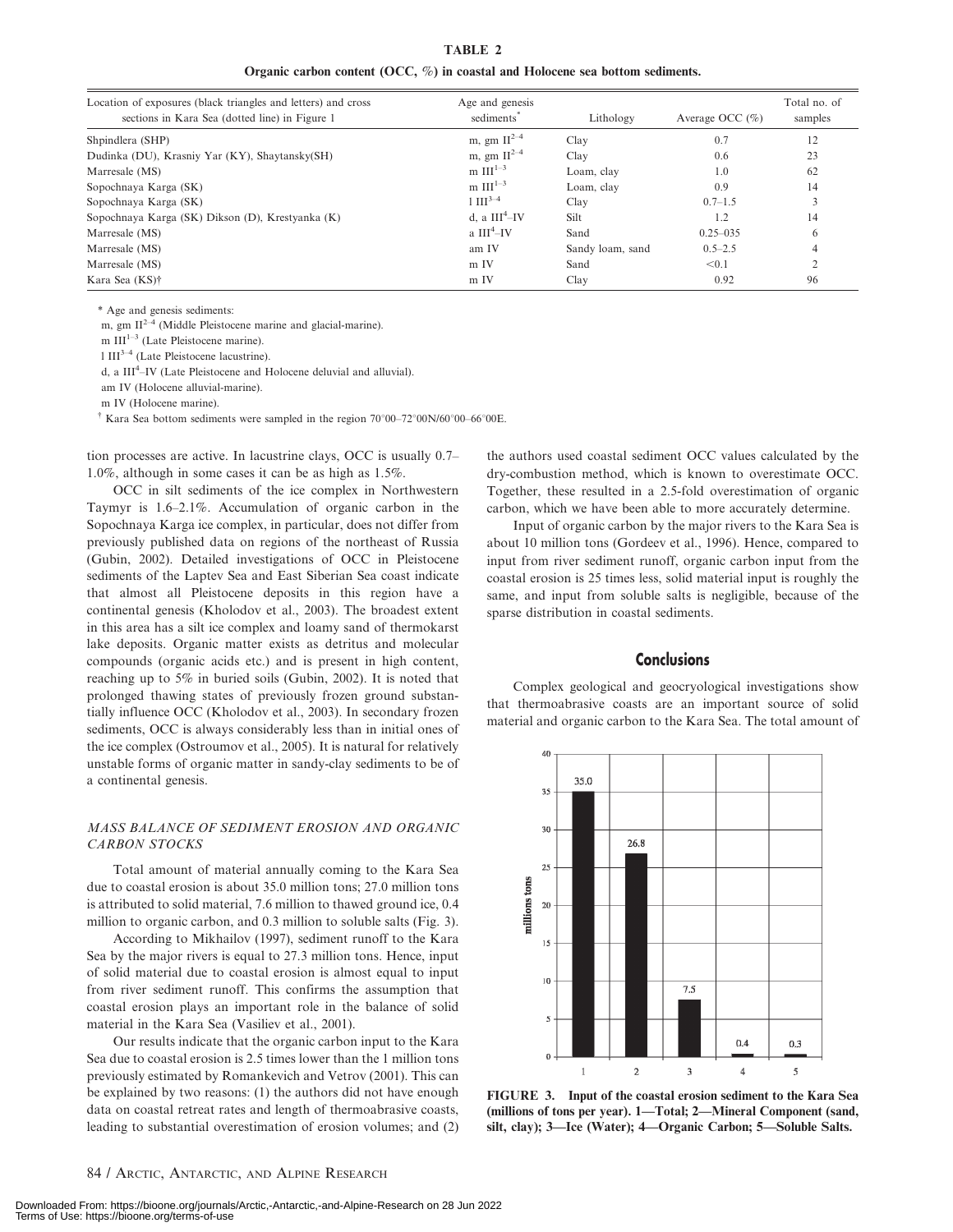material, coming to the Kara Sea annually due to coastal erosion is about 35.0 million tons, including 0.4 million tons of organic carbon.

- OCC in modern sediments of the seafloor and those of Pleistocene marine coastal sediments confirm the existence of a common source of organic carbon input during the entire Pleistocene period.
- The average values of OCC in marine clay sediments of the seafloor are similar to that obtained from marine Pleistocene clays of the coasts.
- Organic carbon in clay marine Pleistocene–Holocene coastal sediments and contemporary sediments of the seafloor is present mainly in the adsorbed form.
- OCC in clay marine sediments does not change due to processes of thawing/freezing, which confirms that this form is stable throughout environmental changes.
- Distribution of OCC in sections of contemporary sediments of the Kara Sea shows an absence of decomposition features in organic matter at the post-sedimentation stage.

#### Acknowledgments

This work is supported by the ''World Ocean'' program provided by the Russian Academy of Science, the ''Leading Scientific Schools of Russia'' project SS-500.200.2008.5, and the Arctic Coastal Dynamics (ACD) project. The authors are grateful to all participants of the field studies from the Institute of the Earth Cryosphere SB RAS, Lomonosov Moscow State University, and the All-Russian Research Institute for Geology and the Mineral Resources of the World Ocean (VNIIOceangeologiya). The authors thank two anonymous reviewers for the constructive comments which have contributed to the improvement of the original version of the manuscript.

# References Cited

- Baulin, V. V., Belopukhova, E. B., Dubikov, G. I., and Shmelev, L. M., 1967: Georiologicheskie usloviya Zapadno-Sibirskoi nizmennosti [Geocryological Conditions of West Siberian Plain]. Moscow: Nauka, 214 pp. (in Russian).
- Brown, J., and Jorgenson, M. T., 2002: Carbon estimates from two Beaufort Sea key sites. Arctic Coastal Dynamics. Report of an International Workshop, Potsdam (Germany) 26–30 November 2001. Reports on Polar and Marine Research, 413: 25–27.
- Biryukov, V. Y., and Sovershaev, V. A., 1998: Geomorfologiya dna Karskogo moray [Bottom geomorphology of Kara Sea]. In Solomatin, V. I., Sovershaev, V. A., and Mazurov, I. I. (eds.), Dynamics of Russian Arctic Shores. Moscow: Izdatelstvo MGU (MSU Press), 102–115 (in Russian).
- Danilov, I. D., 1978a: Polyarnyi litogenes [Polar Lithogenesis]. Moscow: Nedra, 238 pp. (in Russian).
- Danilov, I. D., 1978b: Pleistotsen morskikh Subarkticheskikh ravnin [The Pleistocene of Marine Subarctic Plains]. Moscow: Izdatelstvo MGU (MSU Press), 198 pp. (in Russian).
- Danyushevskaya, A. I. (ed.), 1990: Organicheskoe veshchestvo donnykh otlozhenii polyarnykh zon Mirivigo okeana [Organic Carbon in Bottom Sediments of World Ocean Zones]. Leningrad: Nedra, 280 pp. (in Russian).
- Drozdov, D. S., and Korostelev, Yu. V., 2003: Environmental maps of the Russian Arctic as a base for the segmentation of the coastline and the analyses of coastal dynamics. In Haeberli, W., and Brandova, D. (eds.), Extended abstracts. Reporting Current Research and New Information. 8th International Conference on Permafrost, Zurich, Switzerland, 20–25 July 2003, Glaciol-

ogy and Geomorphodynamics Group, Geography Department, University of Zurich, Switzerland, 27–28.

- Dubikov, G. I. (ed.), 1997: Prirodnye usloviya Baidaratskoi guby. Osnovnye rezultaty issledovanii dlya stroitelstva podvodnogo perekhoda [Natural Condition of Baidarata Gulf. General Results of Investigation for Underwater Cross Construction]. Moscow: GEOS, 432 pp. (in Russian).
- Dubikov, G. I., 2002: Sostav i kriodennoe stroenie merzlyh tolshch Zapadnoi Sibiri [Composition and Cryogenic Structure of Permafrost in West Siberia]. Moscow: GEOS, 246 pp. (in Russian).
- Firsov, Yu. G., Ivanov, M. V., Cherkashev, G. A., and Vanshtein, B. G., 2002: The dynamic coastline observation program for the Marre-Sale polar station, the Kara Sea [abstract]. In International Conference Extreme Phenomena in Cryosphere: Basic and Applied Aspects. 13–15 May 2002, Pushchino, Russia, 235–236.
- Forman, S. L., Ingolfsson, O., Gataullin, V. N., Manley, W. F., and Lokrantz, H., 1999: Late Pleistocene stratigraphy of western Yamal Peninsula, Russia: new constraints on the configuration of the Eurasian ice sheet. Geology, 27: 807–810.
- Golfarb, Yu. I., and Ezhova, A. B., 1990: Relict massive ground ice on Yugorsky Peninsula. In Shats, M. M., and Kuzmin, G. P. (eds.), Voprosy razvitiya i osvoeniya merzlykh tolshch [Question of Evolution and Development of Permafrost]. Yakutsk, 22–31 (in Russian).
- Gordeev, V. V., Martin, J. M., Sidorov, I. S., and Sidorova, M. V., 1996: A reassessment of the Eurasia River input of water, sediments, major elements, and nutrients to the Arctic Ocean. American Journal of Science, 296: 664–691.
- Grigoriev, M. N., and Rachold, V., 2003: The degradation of coastal permafrost and the organic carbon balance of the Laptev and East Siberian Seas. In Philips, M., Springman, S. M., and Arenson, L. U. (eds.), Proceedings of the 8th International Conference on Permafrost, 21–25 July 2003, Zurich, Switzerland. Rotterdam, A. A. Balkema Publishers, 1: 319–324.
- Gubin, S. V., 2002: Pedogenesis is part of mechanism of formation of deposits in Late Pleistocene ice complex. Kriosfera Zemli [Earth Cryosphere], VI(3): 82–91 (in Russian).
- Hequette, A., and Barnes, P. W., 1990: Coastal retreat and shoreface profile variations in the Canadian Beaufort Sea. Marine Geology, 91: 113–132.
- Kamalov, A. M., Ogorodov, S. A., and Arkhipov, V. V., 2002: Coastal dynamics in Western Yamal [abstract]. In International Conference Extreme Phenomena in Cryosphere: Basic and Applied Aspects. 13–15 May 2002, Pushchino, Russia, 233 pp.
- Kanevskiy, M. Z., Streletskaya, I. D., and Vasiliev, A. A., 2005: Formation of cryogenic structure of Pleistocene sediments in Western Yamal. Kriosfera Zemli [Earth Cryosphere], IX(3): 16–27 (in Russian).
- Kholodov, A. L., Rivkina, E. M., Gilichinskii, D. A., Fedorov-Davydov, D. G., Gubin, S. V., Sorokovikov, V. F., Osrtoumov, V. E., and Maksimovich, S. V., 2003: Estimation of the organic carbon input into Arctic Ocean due to erosion of Laptev and East-Siberia seashore. Kriosfera Zemli [Earth Cryosphere], VII(3): 3–12 (in Russian).
- Kizyakov, A. I., 2005: Dinamika termodenudatsionnykh protsessov v raionakh rasprostraneniya zalezhei plastovykh l'dov [Termodenudation Processes Dynamic in Massive Ground Ice Extend Area]. Dissertation. Moscow: Izdatelstvo MGU (MSU Press), 26 pp. (in Russian).
- Kizyakov, A. I., and Perednya, D. D., 2003: Destruction of coasts on the Yugorsky Peninsula and on Kolguev Island, Russia. In Haeberli, W., and Brandova, D. (eds.), Extended abstracts. Reporting Current Research and New Information. 8th International Conference on Permafrost, Zurich, Switzerland, 20–25 July 2003, Glaciology and Geomorphodynamics Group, Geography Department, University of Zurich, Switzerland, 79–80.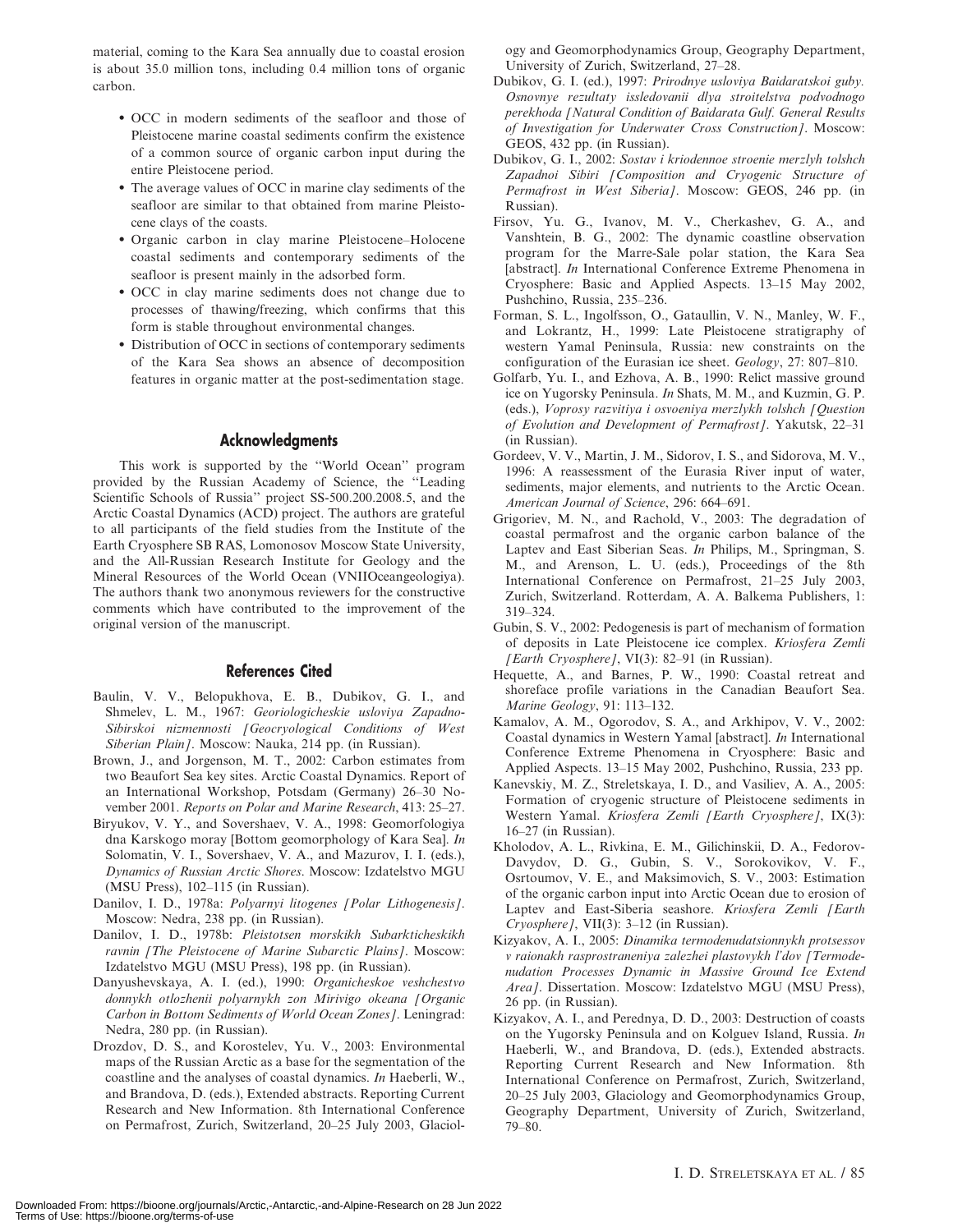- Kosheleva, V. A., and Yashin, D. S., 1999: Donnye osadki Arkticheskikh morei [Bottom Deposits of Russian Arctic Seas]. St. Petersburg: VNIIOkeangeologia, 286 pp. (in Russian).
- Kritsuk, L. N., and Dubrovin, V. A., 2000: Potzemnye l'dy I kriogennye protsessy v raione Marre-Sale (Zapadnyi Yamal) [Underground ice and cryogenic processes in the Marresale area (Western Yamal)]. In Demyanova, I. A. (ed.), Gidrogeologicheskie, inzhenerno-geologicheskie i geokriologicheskie issledovaniya [Hydrogeological, Engineering-Geological and Geocryological Survey]. Moscow: Geoinformmark Press, 14–25 (in Russian).
- Lapina, N. N., 1964: Material composition of fine bottom sediment of North Ocean. In Reports of International Geological Congress. Geology of bottom oceans and seas. XXII session. Moscow: Nauka Press, 122–130 (in Russian).
- Lapina, N. N., and Belov, N. A., 1960: Osobennosti protsessa osadkoobrazovaniya v Severnom Ledovitom Okeane (Features of sedimentation processes in North Ocean). In Sovremennye osadki morei i okeanov [Recent sediments of seas and oceans]. Proceedings of conference 24–26 May, 1960. Moscow: Izdatelstvo Akademii Nauk [Academy of Sciences Press], 124–174 (in Russian).
- Lazukov, G. I., 1972: Antropogen severnoi poloviny Zapadnoi Sibiri (paleogeografiya) [Anthropogenesis of West Siberia Northern Part (Paleogeography)]. Moscow: Izdatelstvo MGU (MSU Press), 250 pp. (in Russian).
- Lisitsin, A. P., 1994: Ocean marginal filters. Oceanology, 34(5): 735–747 (in Russian).
- Medkova, O. N., 2002: The geomorphology and coastal dynamics in the southern part of the Gulf of Ob [abstract]. In International Conference Extreme Phenomena in Cryosphere: Basic and Applied Aspects. 13–15 May 2002, Pushchino, Russia, 247–248.
- Mikhailov, V. V., 1997: Ustya rek Possii i sopredelnykh stran [River Mouths of Russian and Contiguous Countries: Past, Present and Future]. Moscow: GEOS, 413 pp. (in Russian).
- Ostroumov, V., Rachold, V., Vasiliev, A., and Sorokovikov, V., 2005: An application of a Markov-chain model of shore erosion for describing the dynamics of sediment flux. Geo-Marine Letters, 25: 196–203.
- Petrova, V. I., 2001: Geochemistry of organic matter of estuaryshelf sediments of the Arctic area: PAH along the sea-river section. In Lisitsin, A. P., Vinogradov, M. E., and Romankevich, E. A. (eds.), Experience of System Oceanologic Studies in the Arctic. Moscow: Scientific World Press, 235–243 (in Russian).
- Rachold, V., Grigoriev, M. N., Are, F. E., Solomon, S., Reimnitz, E., Kassens, H., and Antonow, M., 2000: Coastal erosion vs. riverine sediment discharge in the Arctic Shelf seas. International Journal of Earth Sciences, 89: 450–460.
- Rachold, V., Steenhuisen, F., Odegard, R. S., and Atkinson, D. A., 2005: Geographical Information System to visualize and analyze circum-arctic coastal dynamics [abstract]. In Terra Nostra Heft 2: 2nd European Conference on Permafrost. June 12–16, 2005, Potsdam, Germany, 165 pp.
- Romanenko, F. A., 1998: Nekotorye osobennosti stroeniya I dinamiki rel'efa poberehzii severnogo Taimyra [Some peculiarities of relief structure and dynamics of Taymyr sea shore]. In Solomatin, V. I., Sovershaev, V. A., and Mazur, I. I. (eds.), Dynamics of Russian Arctic Shores. Moscow: Izdatelstvo MGU (MSU Press), 154–169 (in Russian).
- Romankevich, E. A., and Vetrov, A. A., 2001: Tsikl ugleroda v Arkticheskikh moryakh Rossii [Cycle of Carbon in the Russian Arctic Seas]. Moscow: Nauka Press, 302 pp. (in Russian).
- Shpolyanskaya, N. A., and Streletskaya, I. D., 2004: Geneticheskie tipy plastovykh ldov i osobennosti ikh rasprostraneniya v Rossiiskoi Subarktike [Genetic types of massive ground ices and peculiarities of their distribution in Russian Subarctic]. Kriosfera Zemli [Earth Cryosphere], VIII(4): 56–71 (in Russian).
- Shpolyanskaya, N. A., Badu, Yu. B., and Streletskaya, I. D., 2002: Pazvitie morskikh beregov zapadnogo sektora rossiiskoi Arktiki

v Pleistoksene [Development of sea coast line of western Russian Arctic in the Pleistocene period]. Kriosfera Zemli [Earth Cryosphere], 6(4): 13–24 (in Russian).

- Shur, Yu. L., Vasiliev, A. A., Veisman, L. I., Maksimov, V. V., Zaikanov, V. G., and Petrukhin, N. P., 1984: Metody izucheniya skorosti termoabrazii [Methods of Termoabrasion Rate Investigation]. In Are, F. E. (ed.), Beregovye protsessy v kriolitozone [Coastal Processes in Permafrost]. Novosibirsk: Nauka Press, 5–12 (in Russian).
- Solomatin, V. I. (ed.), 1992: Geoekologiya Severa (vvedenie v geokrioekologiyu) [Geoecology of the North (Introduction in Cryogeoecology of the North)]. Moscow: Izdatelstvo MGU (MSU Press), 270 pp. (in Russian).
- Stein, R., and Macdonald, R. W., 2003: Organic carbon budget: Arctic Ocean vs. Global Ocean. In Stein, R., and Macdonald, R. W. (eds.), The Organic Carbon Cycle in the Arctic Ocean. Berlin: Springer-Verlag, 169–177.
- Stein, R., Niessen, F., Dittmers, K., Levitan, M., Schoster, F., Simstich, J., Steinke, T., and Stepanets, O., 2002: Siberian river run-off and Late Pleistocene glaciation in the southern Kara Sea, Atlantic Ocean: preliminary results. Polar Research, 21(2): 315–322.
- Streletskaya, I. D., Ukraintseva, N. G., and Drozdov, I. D., 2003: A digital database on tabular ground ice in the Arctic. In Philips, M., Springman, S. M., and Arenson, L. U. (eds.), Proceedings of the 8th International Conference on Permafrost, 21–25 July 2003, Zurich, Switzerland. Rotterdam: A. A. Balkema Publishers, 2: 1107–1110.
- Streletskaya, I. D., Kanevskiy, M. Z., and Vasiliev, A. A., 2006a: Plastovye l'dy v dislotsirovannykh chetvertichnykh otlozheniyakh zapadnogo Yamala [Massive ground ice in dislocated Pleistocene sediments of western Yamal]. Kriosfera Zemli [Earth Cryosphere],  $X(2)$ : 68-78 (in Russian).
- Streletskaya, I. D., Vasiliev, A. A., Vanshtein, B. G., and Shirokov, R. S., 2006b: Organicheskii uglerod v chetvertichnykh otlozheniyakh Karskogo moray [Organic carbon in the coastal Pleistocene sediments of the Kara Sea]. Kriosfera Zemli [Earth] Cryosphere *J*,  $X(4)$ : 35–43 (in Russian).
- Streletskaya, I. D., Vasiliev, A. A., and Vanstein, B. G., 2008: Organic carbon spatial distribution in Quaternary sediments of Russian West Arctic (fresh data). In Overdune, P., and Couture, N. (eds.), Reports on Polar and Marine Research. The 6th Annual Arctic Coastal Dynamic (ACD) Workshop, Oct. 22–26, 2006, Groningen, Netherlands. Berichte, 576: 83–84.
- Svendsen, J. I., Astakhov, V. I., Bolshiyanov, D. Yu., Demidov, I., Dowdeswell, J. A., Gataulin, V., Hjort, C. h., Hubberten, H. W., Larsen, E., Mangerud, J., Melles, M., Moller, P., Saarnisto, M., and Siegert, M. J., 1999: Maximum extent of the Eurasian ice sheets in the Barents and Kara Sea region during the Weichselian. Boreas, 28: 234–242.
- Trofimov, V. T., Badu, Yu. B., Kudryashov, V. G., and Firsov, N. G., 1975: Poluostrov Yamal (Inzhenerno-geologicheskii ocherk) [Yamal Peninsula (engineering-geological essay)]. Moscow: Izdatelstvo MGU (MSU Press), 276 pp. (in Russian).
- Troitskii, S. L., and Kulakov, A. P., 1976: Kolebaniya urovnya okeana I rel'ef poberezhii [Sea-level changes of ocean and coastal relief]. In Yanshin, A. L. (ed.), Problemy eksogennogo rel'efoobrazovaniya [Problems of exogenesis relief formation]. Book 1. Moscow: Nauka Press, 351–426 (in Russian).
- Vasiliev, A. A., 2003: Permafrost controls of coastal dynamics at the Marre-Sale key site, Western Yamal. In Philips, M., Springman, S. M., and Arenson, L. U. (eds.), Proceedings of the 8th International Conference on Permafrost, 21–25 July 2003, Zurich, Switzerland. Rotterdam, A. A. Balkema Publishers, 2: 1173–1178.
- Vasiliev, A. A., 2004: Dynamics of Russian shores in cryolithozone of Western part of Russian Arctic (by the example of Kara Sea). Abstract of doctoral thesis. Tyumen: Faculty of Geology of MSU Press, 49 pp. (in Russian).